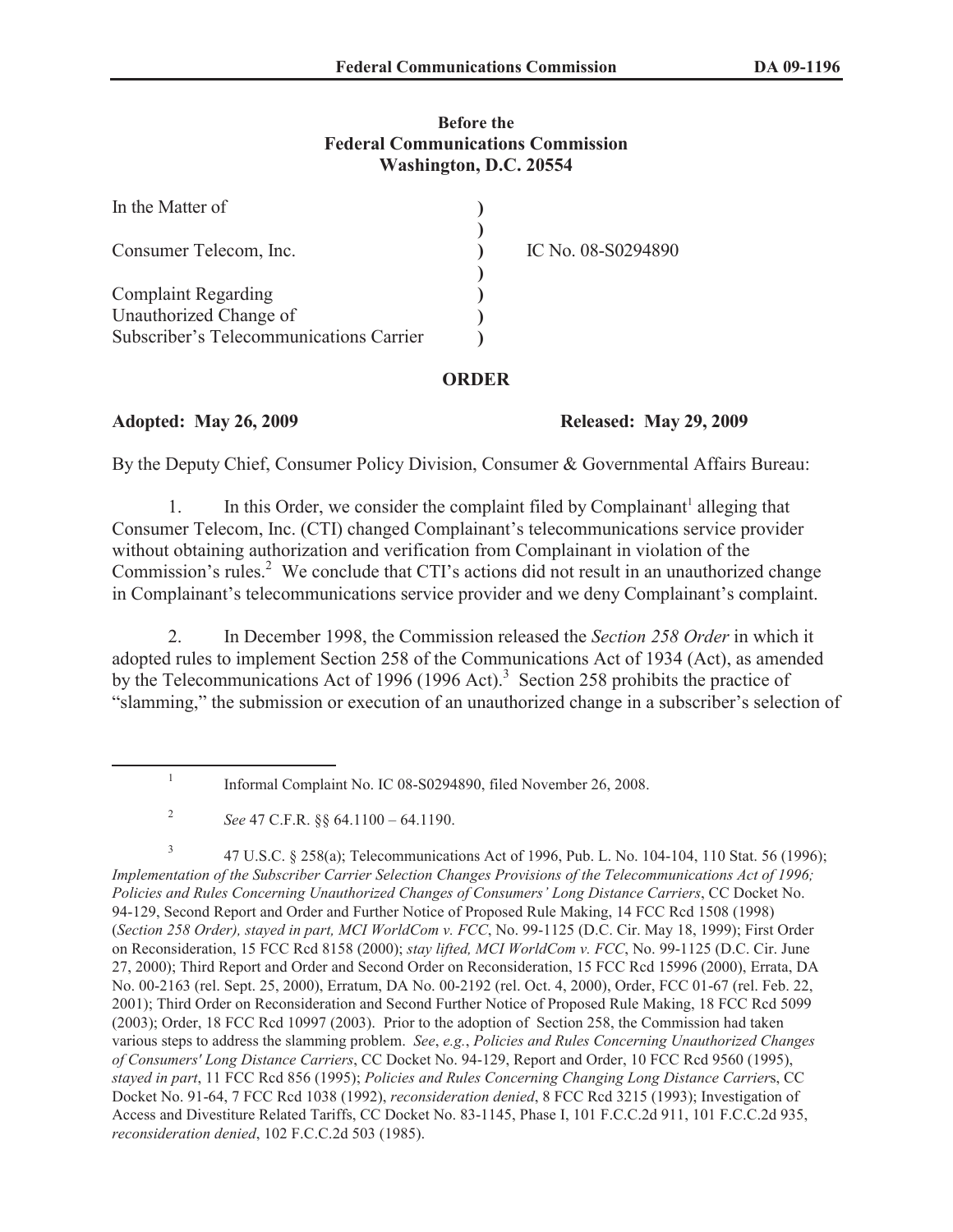a provider of telephone exchange service or telephone toll service.<sup>4</sup> In the *Section 258 Order*, the Commission adopted aggressive new rules designed to take the profit out of slamming, broadened the scope of the slamming rules to encompass all carriers, and modified its existing requirements for the authorization and verification of preferred carrier changes. The rules require, among other things, that a carrier receive individual subscriber consent before a carrier change may occur.<sup>5</sup> Pursuant to Section 258, carriers are absolutely barred from changing a customer's preferred local or long distance carrier without first complying with one of the Commission's verification procedures.<sup>6</sup> Specifically, a carrier must: (1) obtain the subscriber's written or electronically signed authorization in a format that meets the requirements of Section 64.1130; (2) obtain confirmation from the subscriber via a toll-free number provided exclusively for the purpose of confirming orders electronically; or (3) utilize an independent third party to verify the subscriber's order.<sup>7</sup>

3. The Commission also has adopted liability rules. These rules require the carrier to absolve the subscriber where the subscriber has not paid his or her bill. In that context, if the subscriber has not already paid charges to the unauthorized carrier, the subscriber is absolved of liability for charges imposed by the unauthorized carrier for service provided during the first 30 days after the unauthorized change.<sup>8</sup> Where the subscriber has paid charges to the unauthorized carrier, the Commission's rules require that the unauthorized carrier pay 150% of those charges to the authorized carrier, and the authorized carrier shall refund or credit to the subscriber 50% of all charges paid by the subscriber to the unauthorized carrier.<sup>9</sup> Carriers should note that our actions in this order do not preclude the Commission from taking additional action, if warranted, pursuant to Section 503 of the Act.<sup>10</sup>

4. We received Complainant's complaint on November 26, 2008, alleging that Complainant's telecommunications service provider had been changed from Verizon to CTI without Complainant's authorization. Pursuant to Sections 1.719 and 64.1150 of our rules,  $\frac{11}{1}$  we

4 47 U.S.C. § 258(a).

5 *See* 47 C.F.R. § 64.1120.

7 *See* 47 C.F.R. § 64.1120(c). Section 64.1130 details the requirements for letter of agency form and content for written or electronically signed authorizations. 47 C.F.R. § 64.1130.

8 *See* 47 C.F.R. §§ 64.1140, 64.1160. Any charges imposed by the unauthorized carrier on the subscriber for service provided after this 30-day period shall be paid by the subscriber to the authorized carrier at the rates the subscriber was paying to the authorized carrier at the time of the unauthorized change. *Id.*

9 *See* 47 C.F.R. §§ 64.1140, 64.1170.

<sup>10</sup> *See* 47 U.S.C. § 503.

<sup>11</sup> 47 C.F.R. § 1.719 (Commission procedure for informal complaints filed pursuant to Section 258 of the Act); 47 C.F.R. § 64.1150 (procedures for resolution of unauthorized changes in preferred carrier).

<sup>6</sup> 47 U.S.C. § 258(a).